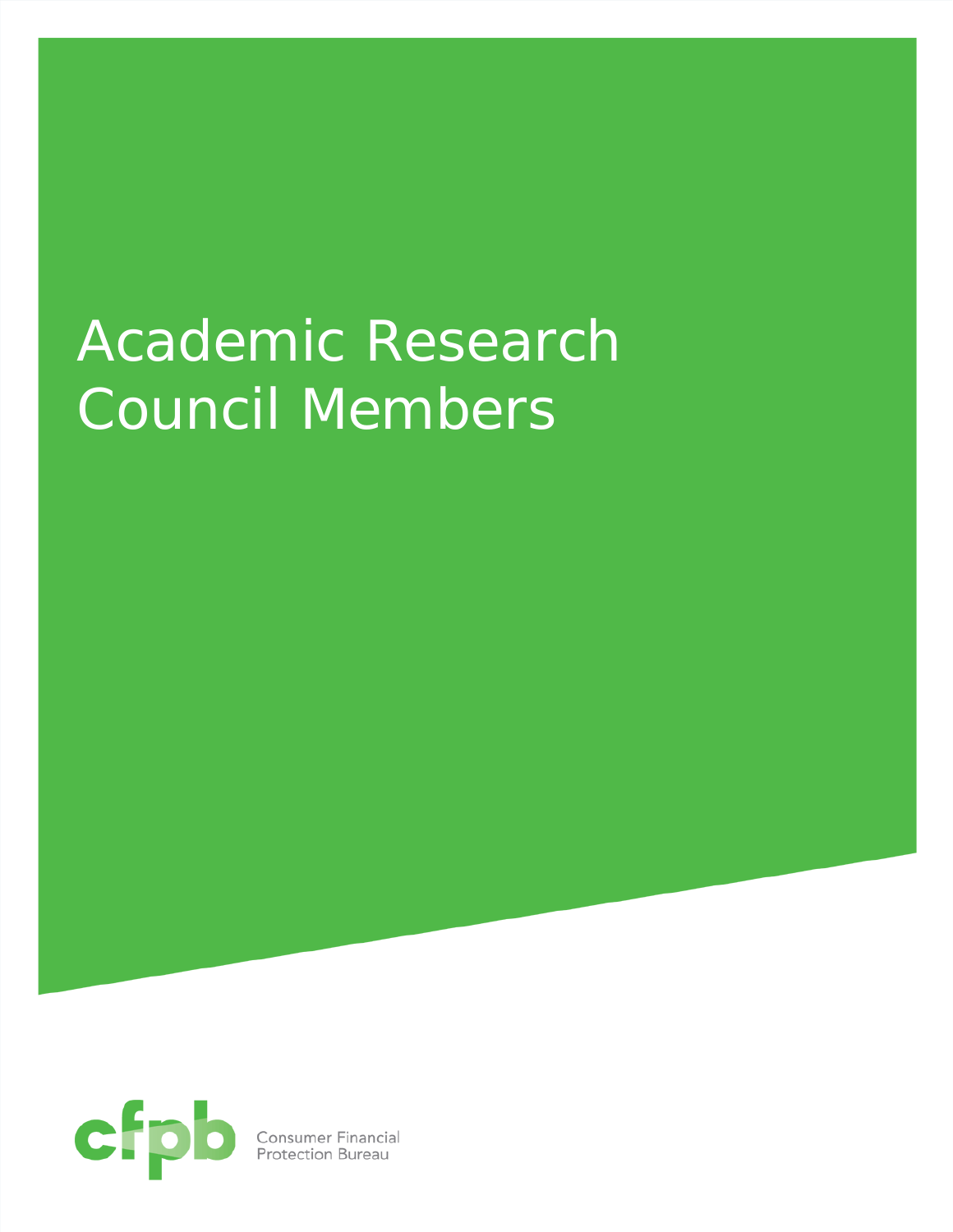**Antoinette Schoar** is the Michael M. Koerner (49') Professor of Entrepreneurial Finance at the MIT Sloan School of Management. She has a PhD in Economics from the University of Chicago and an undergraduate degree from the University of Cologne, Germany. She is an associate editor of the Journal of Finance and the American Economic Journal in Applied Economics. She also is the co-chair of the NBER Entrepreneurship group and a cofounder of ideas42, a research lab on behavioral social science. Her research interests span from entrepreneurship and financing of small businesses in emerging markets to household finance and intermediation in retail financial markets. Her paper "The Effects of Corporate Diversification on Productivity" won the 2003 *Journal of Finance* Brattle Prize. She also received the prestigious Kauffman Prize Medal for Distinguished Research in Entrepreneurship in 2009. She has published numerous papers in the *Journal of Finance*, *Journal of Financial Economics,* the *Quarterly Journal of Economics* and others. Her work has been featured in the *Economist,* the *Financial Times*, the *New York Times* and the *Wall Street Journal*.

**Justine Hastings** is an Associate Professor at the Department of Economics at Brown University. Hastings came to Brown from Yale University and has previously taught at Dartmouth College. She is a graduate of the University of California at Davis and received her PhD in 2001 from the University of California at Berkeley. She is a Research Associate at the National Bureau of Economic Research and a Resident Fellow at Yale University's Institution for Social and Policy Studies. Justine's research focuses on decision making behavior in low-income and minority communities, and the impact of these behaviors on educational attainment, savings, and consumption. Other research investigates how government interventions and regulated markets can be designed to maximize opportunities for the disadvantaged, particularly in light of strategic firm response to regulation and consumer behavior.

**John Y. Campbell** is the Morton L. and Carole S. Olshan Professor of Economics and Chair of the Department of Economics at Harvard University. He grew up in Oxford, England, and received a Bachelor of Arts from Oxford and a PhD from Yale. He spent the next ten years teaching at Princeton, moving to Harvard in 1994. In 2006 his undergraduate teaching was acknowledged with a Harvard College Professorship.

Campbell has published over 80 articles on various aspects of finance and macroeconomics, including fixed-income securities, equity valuation, and portfolio choice. His books include *The Econometrics of Financial Markets* (with Andrew Lo and Craig MacKinlay, Princeton University Press 1997), *Strategic Asset Allocation: Portfolio Choice for Long-Term Investors* (with Luis Viceira, Oxford University Press 2002), and *The Squam Lake Report: Fixing the Financial System* (with the Squam Lake Group of financial economists, Princeton University Press 2010).

Campbell served as President of the American Finance Association in 2005 and as President of the International Atlantic Economic Society in 2009. He is a Research Associate and former Director of the Program in Asset Pricing at the National Bureau of Economic Research, a Fellow of the Econometric Society and the American Academy of Arts and Sciences, a Corresponding Fellow of the British Academy and Honorary Fellow of Corpus Christi College, Oxford, and holds honorary doctorates from the University of Maastricht and the University of Paris Dauphine. He is also a founding partner of Arrowstreet Capital, LP, a Boston-based quantitative asset management firm. At Harvard, Campbell helped to oversee the investment of the endowment as a board member of the Harvard Management Company from 2004-2011.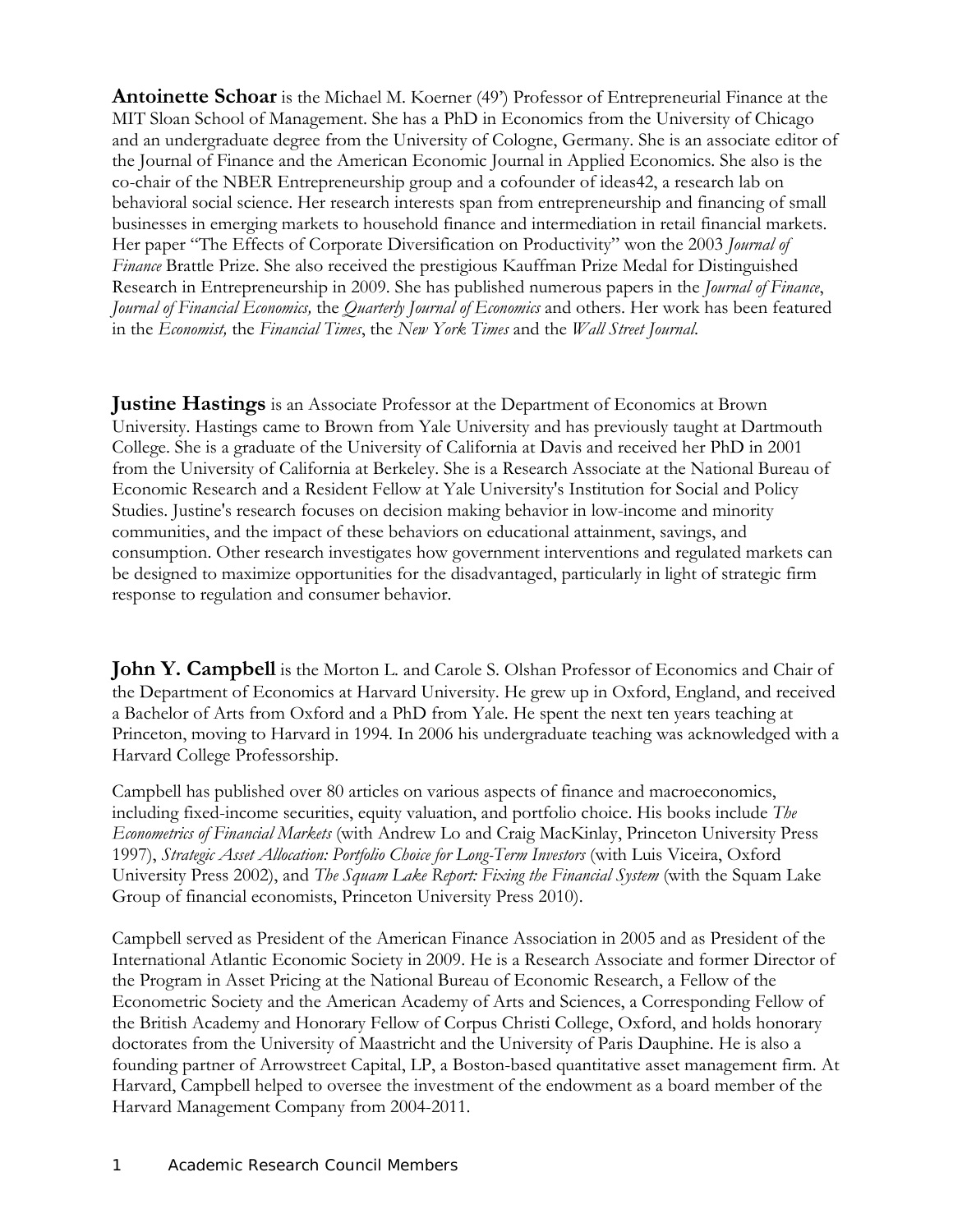**Christine Jolls** is Yale Law School's Gordon Bradford Tweedy Professor of Law and Organization, a chair previously held by Nobel Laureate Oliver Williamson. She is also the Director of the Law and Economics Program at the National Bureau of Economic Research (NBER) with headquarters in Cambridge, Massachusetts. Previously she served as a law clerk at the Supreme Court of the United States, received her J.D., magna cum laude, from Harvard Law School, and earned her PhD. in Economics from MIT., where she was a National Science Foundation Graduate Fellow. She was raised in the San Francisco Bay Area and earned her undergraduate degree at Stanford University, where she was elected to Phi Beta Kappa in her second year and won the Robert M. Golden Medal. Prior to college, Professor Jolls was named one of two United States Presidential Scholars from the state of California. Her research and teaching concentrate in the areas of employment law, behavioral law and economics, government administration, consumer protection, and privacy law.

**David Laibson** is the Robert I. Goldman Professor of Economics at Harvard University. Laibson is also a member of the National Bureau of Economic Research, where he is Research Associate in the Asset Pricing, Economic Fluctuations, and Aging Working Groups. Laibson serves on several editorial boards, the boards of the Health and Retirement Survey and the Pension Research Council. He is a recipient of a Marshall Scholarship and grants from the National Science Foundation, the MacArthur Foundation, the National Institute on Aging, the Sloan Foundation, the Social Security Administration, and the Financial Industry Regulatory Authority (FINRA). Laibson is a Fellow of the American Academy of Arts and Sciences and the Econometric Society. He is a recipient of the TIAA-CREF Paul A. Samuelson Award for Outstanding Scholarly Writing on Lifelong Financial Security. Laibson has a Bachelor of Arts from Harvard University in Economics, an MSc from the London School of Economics in Econometrics and Mathematical Economics, and a PhD in Economics from the Massachusetts Institute of Technology.

**Richard H. Thaler** studies behavioral economics and finance as well as the psychology of decision-making which lies in the gap between economics and psychology. He investigates the implications of relaxing the standard economic assumption that everyone in the economy is rational and selfish, instead entertaining the possibility that some of the agents in the economy are sometimes human. Thaler is the director of the Center for Decision Research and a Ralph and Dorothy Keller Distinguished Service Professor of Behavioral Science and Economics at The University of Chicago Booth School of Finance, and the co-author (with Cass R. Sunstein) of the global best seller *Nudge* in which the concepts of behavioral economics are used to tackle many of society's major problems.

He has published a number of articles in prominent journals such as the *American Economics Review*, the *Journal of Finance* and the *Journal of Political Economy*. He has authored or edited four other books: *Quasi-Rational Economics*, *The Winner's Curse: Paradoxes and Anomalies of Economic Life*, and *Advances in Behavioral Finance* (editor) Volumes I and II.

Thaler is a member of the American Academy of Arts and the co-director (with Robert Shiller) of the NBER project on behavioral economics. He has served as Vice President of the American Economics Association and was elected a Fellow of the American Finance Association.